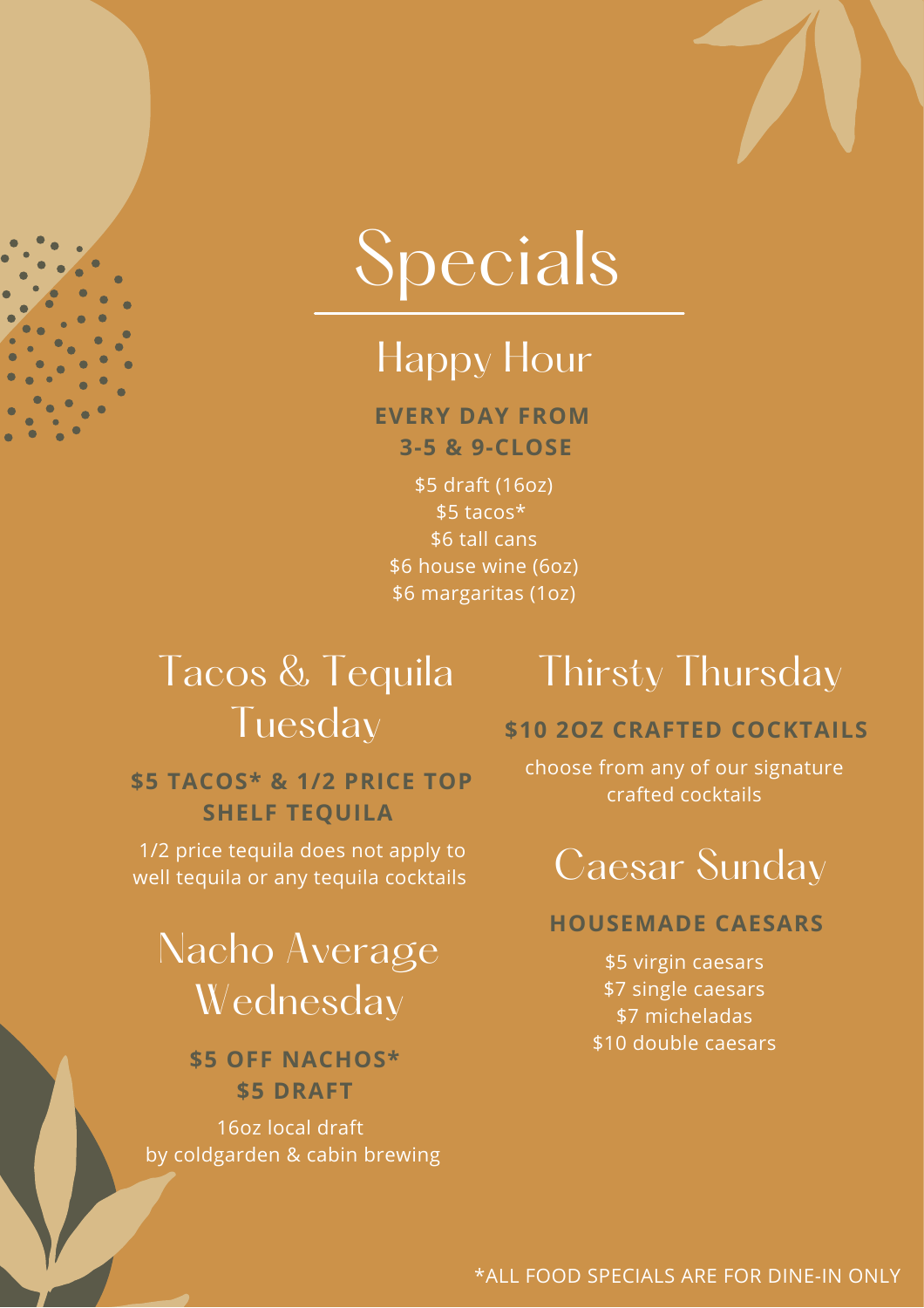# Margaritas

 $\overline{\phantom{a}}$  $\Box$  $\overline{\phantom{0}}$ o $\Box$  $\mathcal O$ 

6oz \$40\*

#### **CLASSIC LIME**

cazadores reposado, triple sec, fresh citrus, organic cane syrup **make it a beergarita +5**

#### **FUZZY PEACH**

 triple sec, fresh squeezed citrus, fuzzy peach-infused reposado, organic cane syrup

#### **CHARRED PINEAPPLE**

**W ANT <sup>A</sup> SPICY M ARGARITA? JUST ASK!**

 $\geqslant$ 

 $\mathcal O$ 

 $\overline{\text{C}}$ 

sic

 $\mathcal O$ 

 $\cal{O}$ 

mezcal, triple sec, charred pineapple, fresh citrus, organic cane syrup

#### **STRAWBERRY RHUBARB**

cazadores reposado, triple sec, rhubarb bitters, strawberry, citrus, organic cane syrup

#### **PICKLE**

cazadores reposado, triple sec, pickle juice, citrus, organic cane syrup

#### **COFFEE**

**d**  $\geqslant$  cold brew, tia maria, citrus, organic  $\mathbb O$  $\subseteq$  cazadores reposado, grand marnier, cane syrup

#### **CLASE MARG | \$50**

 $\overline{\mathbf{a}}$ clase azul reposado, grand marnier, fresh squeezed citrus, organic cane syrup. Served table side 1.5oz only

#### **RASPMERRY MEZCAL**

 tincture, citrus, organic cane sugar mezcal, triple sec, raspberry, rosemary

#### **CUCUMBER CILANTRO**

cazadores reposado, triple sec, citrus, cucumber and cilantro, organic cane syrup

#### **SPICY WATERMLEON**

cazadores reposado, triple sec, citrus, watermelon, thai chili organic cane

syrup

## Crafted Cocktails

 $\mathcal O$  $\mathbb O$  $\infty$  $\mathcal O$ o

 $\subseteq$ 

#### **LAVENDER COLADA**

coconut milk, lavender syrup, fresh lime, pineapple juice, white rum, toasted coconut rim 2oz | 15 **classic coladas also available**

#### **STREET CAESAR**

vodka or gin, housemade klamato, tapatio, pepperoncini, pickle, olive, chicago spice rim 1oz 11 | 2oz 15

#### **HAZELNUT ICED COFFEE**

tia maria, frangelico, vodka, oat milk, cold brew 2oz | 15

#### **PALOMOSA**

mezcal, fresh citrus and grapefruit juice, cane syrup, prosecco 2oz | 15

#### **PATIO MOJITO**

fresh mint, white rum, cane syrup, citrus, choice of fruit 2oz | 15 **raspberry cilantro cucumber strawberry**

#### **TROPICAL TORCH**

mezcal, coconut extract. coconut water, torched cedar 2oz | 15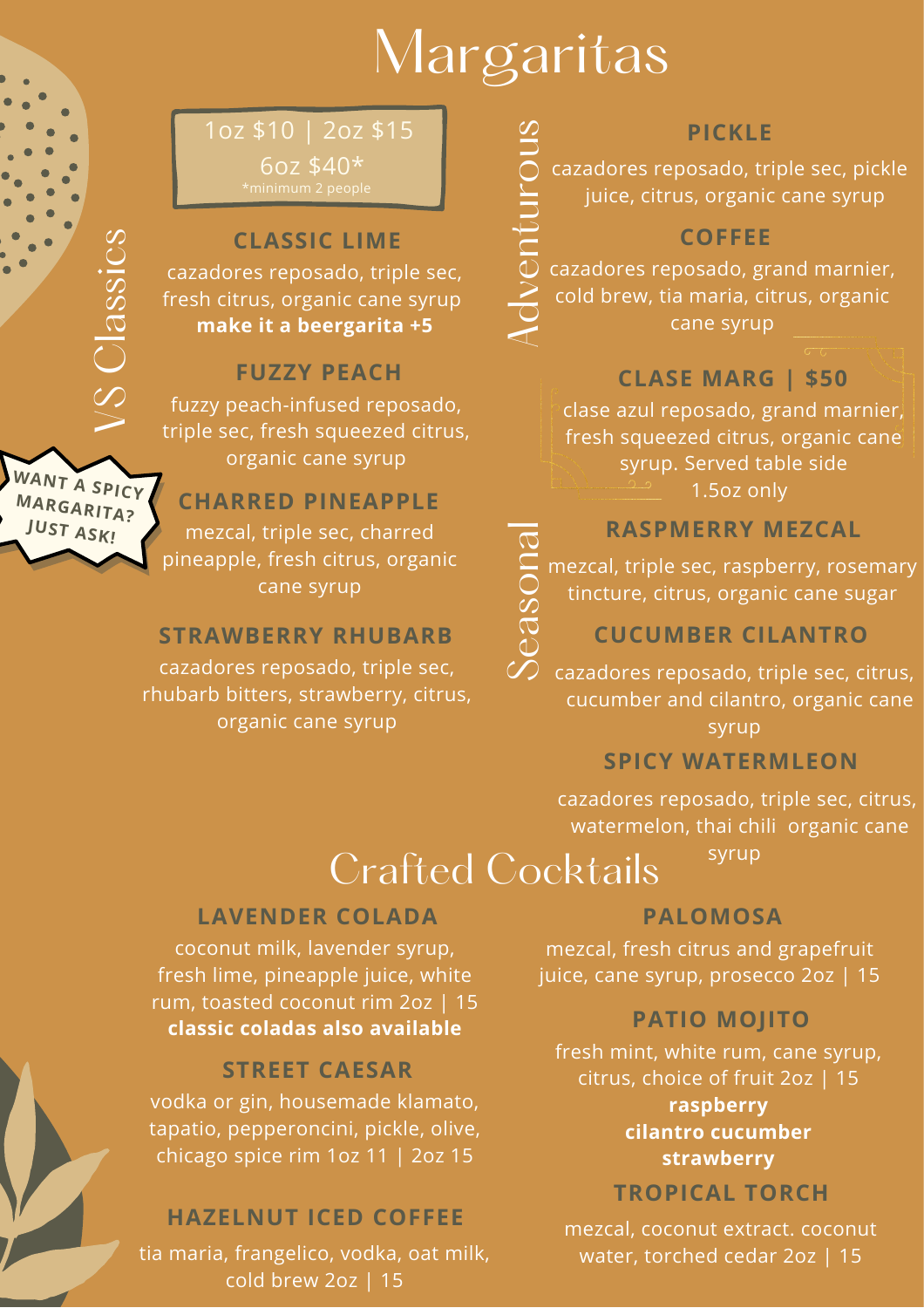### Wine 6oz / 9oz / bottle

**SUMAC RIDGE RED** blend 9 / 13 / 36

**MERLOT** red rooster, okanagan 13 / 18 / 50

**CABERNET SAUVIGNON** black sage, okanagan - / - / 65

**SUMAC RIDGE WHITE** blend 9 / 13 / 36

**PINOT GRIS** red rooster, okanagan 13 / 18 / 50

**ROSÉ** Jaboulet Cotes Rhone 45, France 13 / 18 / 50

> **PROSECCO** italy 9 / - /40

### Beer

- Draft -

**CABIN** cabin super saturation 16oz |8

**DANDELION BLONDE** coldgarden 16oz |8 **make it a michelada +1**

 $-Cans-$ 

**HAMMER PANTS** pale ale by eighty eight 473ml | 9

> **JAMROCK** blackberry vanilla sour by establishment 473ml | 9

**SUNSHINE RAIN** IPA by cabin 473ml | 9

**PREMIUM LAGER** import-style lager by dandy 473ml | 9

**SMOKES** scotch ale by highline brewing 473ml | 9

**FIVE OF DIAMONDS** Pilsner by Blindman Brewing 473ml | 9

**MY BEST FRIENDS GIRL** kolsch by establishment 473ml | 9

**BRAMBLE ON** Mixed berry dry cider Sunny Cider 473ml | 9

**VILLAGE CIDER** sweet cider by village 473ml | 9



 $\geqslant$ 

hit

 $\mathbb O$ 

 $\boldsymbol{\sim}$  $\mathbb O$ **d**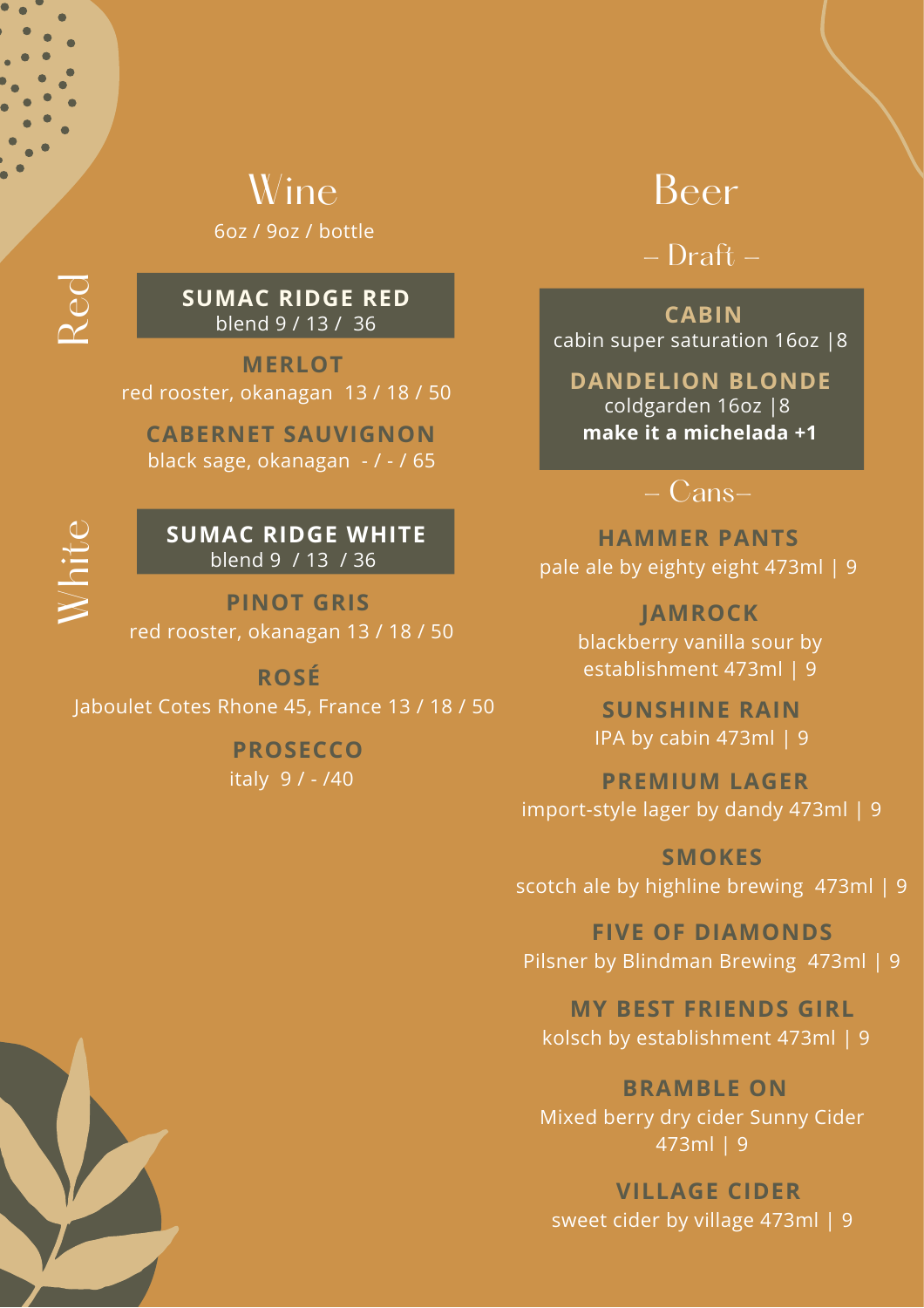# Spirits

add ginger beer, black cherry cola, grapefruit soda, root beer, orange cream soda, juice (orange, grapefruit, pineapple, cranberry) or soda for no additional charge

Tequila blanco / reposado / añejo Rum

**FUZZY PEACH TEQUILA**

**ESPOLON**  $9/10/-$ 9

**ARETTE** 9 / 10 / 11

**CASAMIGOS** 13 / 15 / 17

**DON JULIO** 12 / 14 / 16 / 50 (1942)

**TIERRA NOBLE** 15 / 18 / 22 / 30 (extra añejo)

> **CLASE AZUL** - / 45 / -

### Mezcal

**ALIPUS SAN BALTAZAR** 1 oz | 15

> **CASAMIGOS** 1oz | 18

## Vodka

**EAU CLAIRE EQUINEOX PRICKLY PEAR, CONFLUENCE HEADWATER** 1oz 10 | 2oz 15

**APPLETONS ESTATE, PLANTATION PINEAPPLE**

1oz 9 | 2oz 14

### Bourbon

**BUFFALO TRACE, FOUR ROSES** 1oz 9 | 2oz 14

### Whiskey

**JAMESONS IRISH** 1oz 7 | 2oz 12

**EAU CLAIRE RUPERTS, BEARFACE OAXACAN, SUNTORI TOKI** 1oz 10 | 2oz 15

### Gin

**EAU CLAIRE FLOURISH, CONFLUENCE MANCHESTER, CONFLUENCE PINK**

1oz 10 | 2oz 15

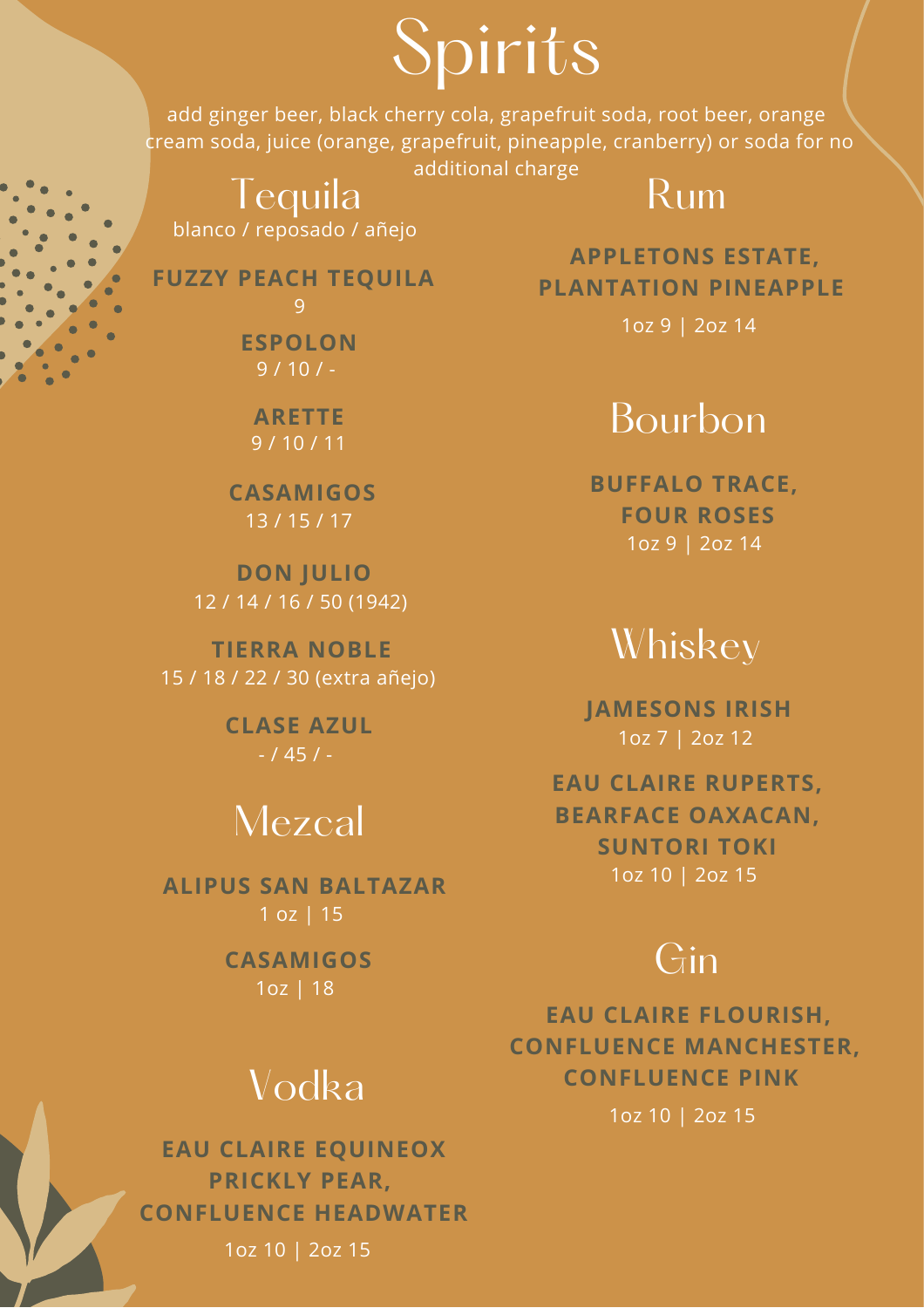### Zero Proof **Cocktails**

#### **VIRGIN MARGARITA | 6**

citrus, cane syrup, choice of flavour

**Classic Strawberry rhubarb Charred Pineapple Raspmary Cilantro Cucumber Spicy Watermelon**

#### **VIRGIN LAVENDER COLADA | 6**

coconut milk, pineapple, fresh citrus, lavender cane syrup

#### **VIRGIN CAESAR | 7**

housemade klamato, pickle, pepperoncini, olive, Silk Road Chicago steak spice, lime

#### **LAVENDER ICED COFFEE | 6**

lavendar organic cane syrup, cold brew, oat milk

#### **THAI LEMON GINGER ICED TEA | 4**

Tea Shop YYC tea, cane sugar, fresh citrus

#### **make it a hard iced tea with 2oz vodka +10**

#### **VIRGIN MOJITO | 6**

citrus, cane syrup, mint, soda, choice of: **lime raspberry cilantro cucumber strawberry watermelon**

### Beverages

#### **GRIZZLY PAW SODA | 4**

root beer, ginger beer, black cherry cola, orange cream soda, grapefruit

#### **HAPPY BELLY KOMBUCHA | 6**

grapefruit hops, purple ginger **make it a hard kombucha with 2oz vodka +9**

> **SODA | 2** with fresh lime

#### **JUICE | 3**

choice of grapefruit, pineapple, apple, orange, or cranberry

**NON-ALC PALE ALE | 8**

village brewery 473ml

## Hot Drinks

#### **OSO NEGRO COFFEE |4**

drip. choice of oat milk and/or cane sugar upon request

#### **MIGHTY LEAF TEA\* | 3**

jasmine, peppermint, chai, earl grey \*all organic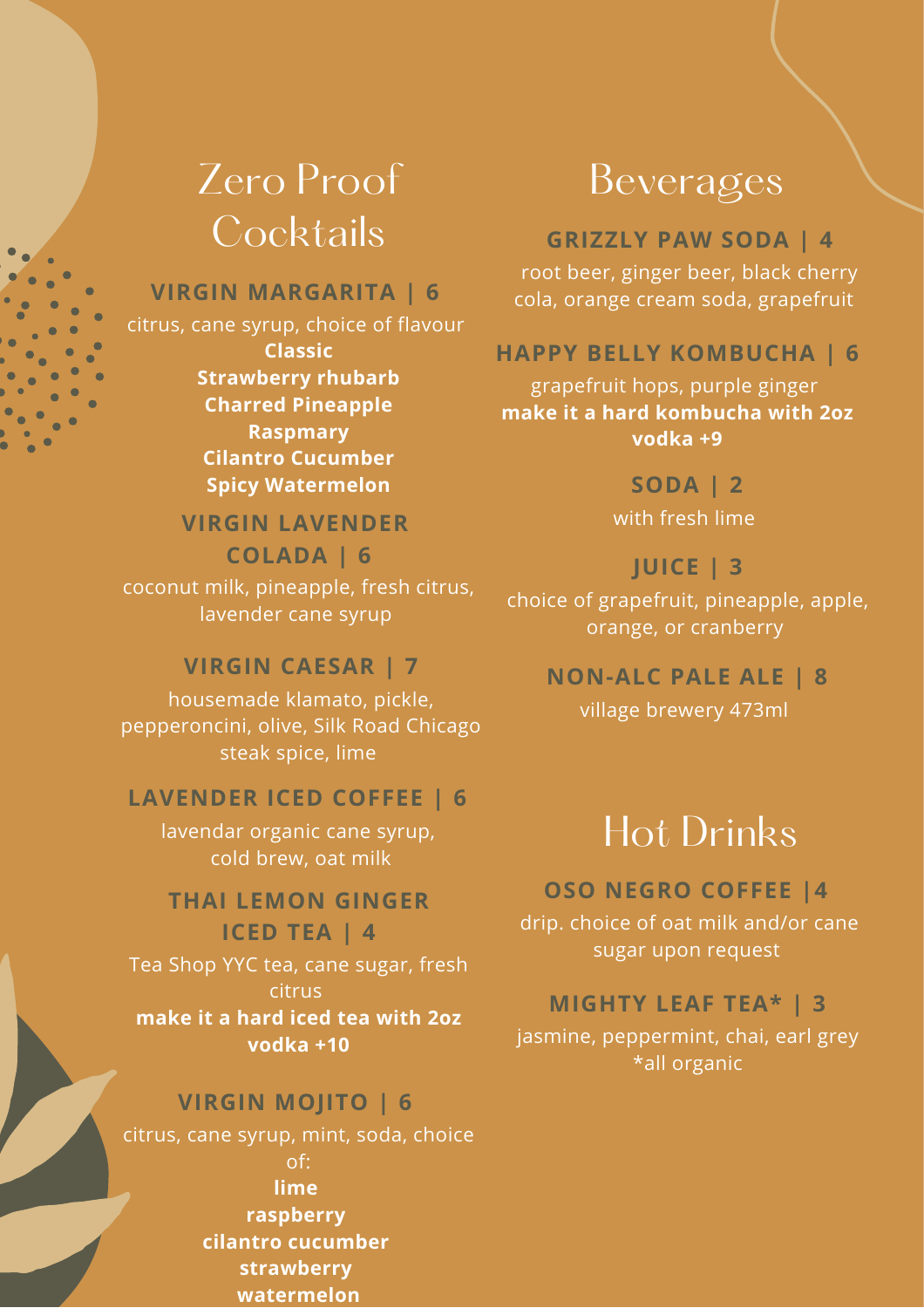# Food Menu

# Appetizers

#### **CHIPS & SALSA |10**

choice of pico de gallo or roasted salsa, with house corn tortilla chips GF/SF

#### **DIP TRIO | 12**

served with house corn tortilla chips. Choose 3: pineapple salsa pico de gallo mango salsa roasted salsa charred corn salsa guacamole refried beans GF / SF

#### **YUCCA FRIES |14**

crispy fried cassava root, chimichurri, lime crema, cilantro GF / SFA

#### **CHILI LIME BRUSSEL SPROUTS |13**

fried brussel sprouts, lime crema, pumpkin seed parmesan, jalapeños, cilantro GF / SFA

#### **SWEET CHILI CAULIFLOWER |16**

crusted cauliflower, sweet chili sauce, pickled peppers, green onion, valentinas crema, sesame seeds GF

#### **JALAPENO CHEEZE DIP | 16**

crispy corn tortillas, cashew cheeze, fire roasted jalapeños \*contains cashews\* GF / SF

#### **POKÉ TOSTADAS | 15**

guacamole, watermelon poké, mango salsa, chipotle aioli, cilantro GF **add a tostada +4**

#### **DELUXE NACHOS | 23.50**

house corn tortilla chips, cheddar & mozzarella blend, pico de gallo, jalapeños, black olives, chipotle aioli, green onions, side of roasted salsa GF / SFA

> **add guac +3.5 add beaf, chipotle chickin, or pulled pork +4**

> > take ~15 minutes to bake

SF/GF =Soy / Gluten friendly SFA/GFA= Soy / Gluten friendly available- please ask for modifications all parties of 6 or more are subject to a 20% automatic gratuity modifications may be subject to a charge or politely declined  $\triangle$  = spicy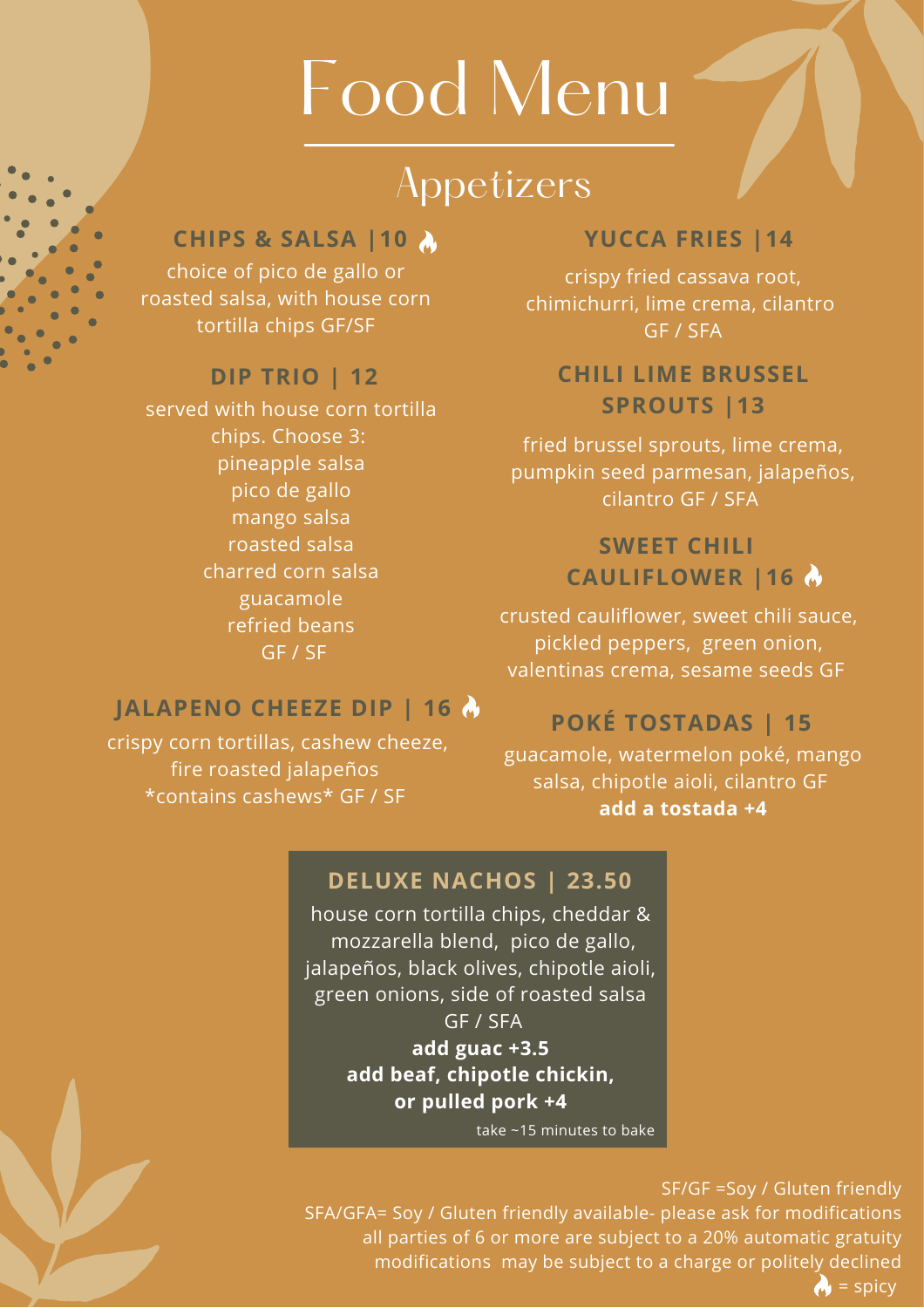



### Tacos

1 for 7 | 2 for 13.5 | 3 for 19 | 4 for 24.5

**all tacos come on locally made corn tortillas. flour tortillas available upon request**

#### **CHIMICHURRI BEAF**

crumbled beaf, cilantro chimichurri, pico de gallo, avocado, cilantro

#### **BANG BANG CAULIFLOWER**

crispy cauliflower, valentinas crema, avocado lime cabbage, watermelon radish, green onions GF/ SFA

#### **SPICY LIME PULLED PORQUE**

pulled local blue oyster mushrooms, grilled pineapple salsa, lime crema, green onions (very spicy) GF

#### **NO-FISH**

beer battered palm heart, lime red cabbage, mango salsa, guacamole, chipotle aioli GFA / SFA

#### **ASADA PORTOBELLO**

marinated portobello, guacamole, sautéed red cabbage, pico de gallo GF

#### **CHIPOTLE CHICKIN**

chipotle chickin, avocado lime cabbage, charred corn salsa, chipotle aioli, pickled onion GF

# Hot Sauces

**HOUSEMADE JALAPENO**

**VALENTINAS BLACK LABEL, EL YUCATECO HABANERO**

**ALBERTA CRUDE, HOUSEMADE HABANERO**

# Our Motto

Our menu is made without the use of dairy, eggs, honey, shellfish, or meat of any kind.

We are, and always will be 100% plant-based. We source as local, organic, and high quality ingredients as possible.

Common allergens in our kitchen include gluten, soy, corn, garlic, onions, and sesame seeds. While we will do our best to avoid cross-contamination, it is still a risk. Please inform your server of your allergies or sensitivities, including dairy, as we do use some products that are made in facilities where dairy is processed.

#### SF/GF =Soy / Gluten friendly

SFA/GFA= Soy / Gluten friendly available- please ask for modifications all parties of 6 or more are subject to a 20% automatic gratuity modifications may be subject to a charge or politely declined  $\triangle$  = spicy